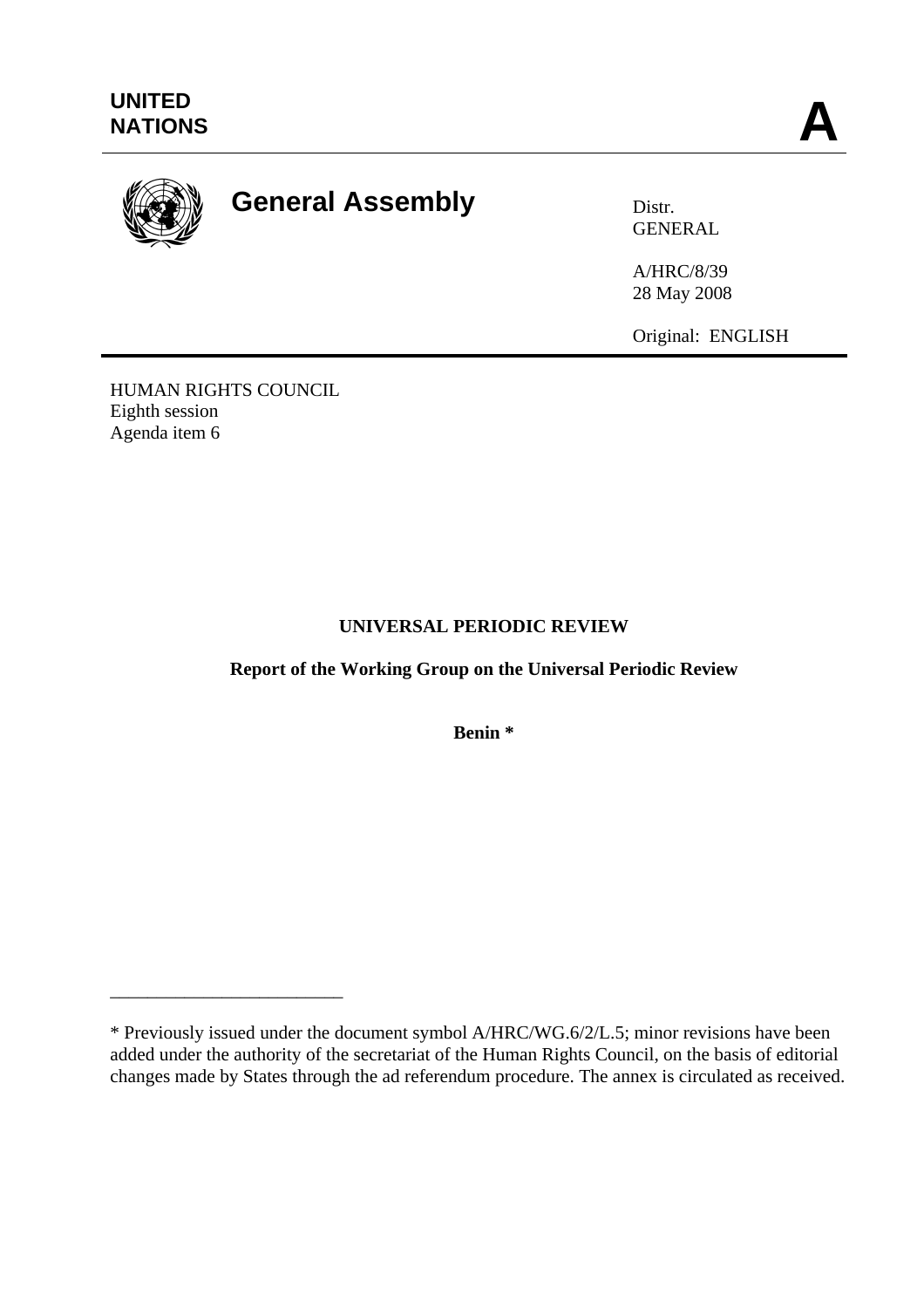# **CONTENTS**

|                                                                 | Paragraphs | Page |
|-----------------------------------------------------------------|------------|------|
|                                                                 | $1 - 4$    | 3    |
| I. SUMMARY OF THE PROCEEDINGS OF THE REVIEW PROCESS             | $5 - 55$   | 3    |
|                                                                 | $5 - 7$    | 3    |
| B. Interactive dialogue and responses by the State under review | $8 - 55$   | 5    |
|                                                                 | $56 - 58$  | 15   |
| <b>Annex</b>                                                    |            |      |
|                                                                 |            | 18   |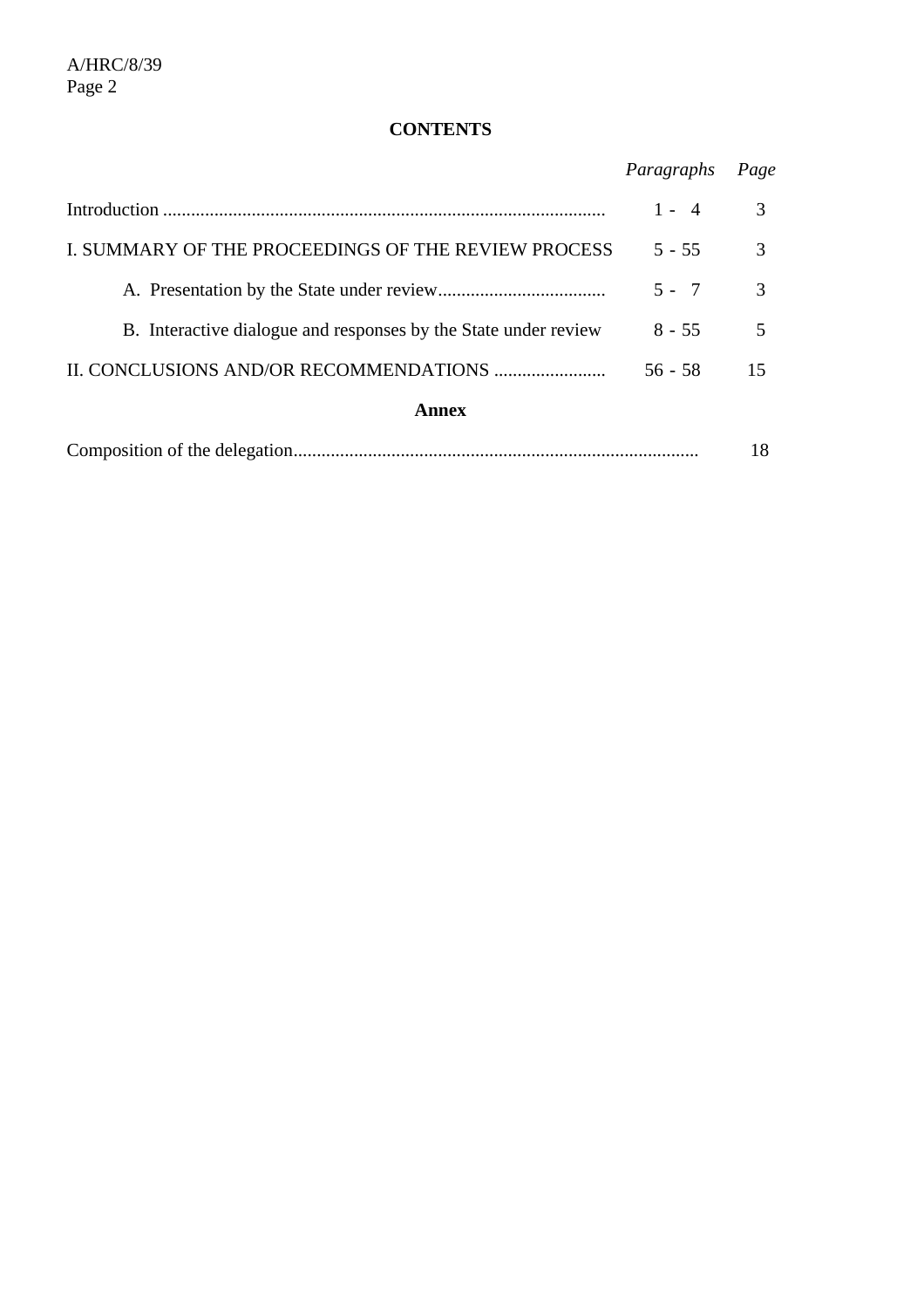#### **Introduction**

1. The Working Group on the Universal Periodic Review (UPR), established in accordance with Human Rights Council resolution 5/1 of 18 June 2007, held its second session from 5 to 19 May 2008. The review of Benin was held at the 5th meeting on 7 May 2008. The delegation of Benin was headed by Mr. Honoré AKPOMEY, Director of Cabinet, Ministry of Justice, Legislation and Human Rights of Benin. For the composition of the delegation, composed of 8 members, see annex below. At its 9th meeting held on 9 May 2008, the Working Group adopted the present report on Benin.

2. On 28 February 2008, the Human Rights Council selected the following group of rapporteurs (troika) to facilitate the review of Benin: Nicaragua, Madagascar and Germany.

3. In accordance with paragraph 15 of the annex to resolution 5/1, the following documents were issued for the review of Benin:

 (a) A national report submitted in accordance with paragraph 15 (a) (A/HRC/WG.6/2/BEN/1);

 (b) A compilation prepared by the Office of the High Commissioner for Human Rights (OHCHR), in accordance with paragraph 15 (b) (A/HRC/WG.6/2/BEN/2);

 (c) A summary prepared by OHCHR, in accordance with paragraph 15 (c) (A/HRC/WG.6/2/BEN/3).

4. A list of questions prepared in advance by Denmark, Latvia, the Netherlands and the United Kingdom of Great Britain and Northern Ireland and was transmitted to Benin through the troika. These questions are available on the extranet of the UPR.

#### **I. SUMMARY OF THE PROCEEDINGS OF THE REVIEW PROCESS**

#### **A. Presentation by the State under review**

5. At the 5th meeting, on 7 May 2008, Mr. Honoré AKPOMEY, Director of Cabinet, Ministry of Justice, Legislation and Human Rights of Benin introduced the national report. He indicated that Benin fully endorsed the ideals of the Human Rights Council, recognizing the importance of the UPR in implementing global objectives for the promotion and protection of all human rights, including the rights to development, as well as in taking stock of the human rights situation. He welcomed the opportunity to have a constructive dialogue which will contribute to strengthening the significant progress in the implementation of all the international legal instruments to which Benin is a party, and stated that Benin is ready to fill any possible gaps. The drafting of the national report was the result of broad consultations, including with all the components of civil society and State structures. The Conference of all sectors in the nation, which was held in Cotonou from 19 to 28 February 1990, made it possible in Benin to announce an era of democratization based a comprehensive multi-party system. This new option led to the setting up of a legal framework as also political and institutional structures for the gradual setting up of a State of law and pluralist democracy. Benin thus adopted the Constitution in December 1990, and has since then gradually become a party to most of the international and regional human rights conventions and committed itself to cooperating with the relevant supervising bodies and various related mechanisms. In order to follow up on its international commitments, Benin has proceeded to the strengthening of its standard setting and institutional framework for the enjoyment of human rights, despite its limited resources. In this context, the Constitution of December 1990 states that ratified international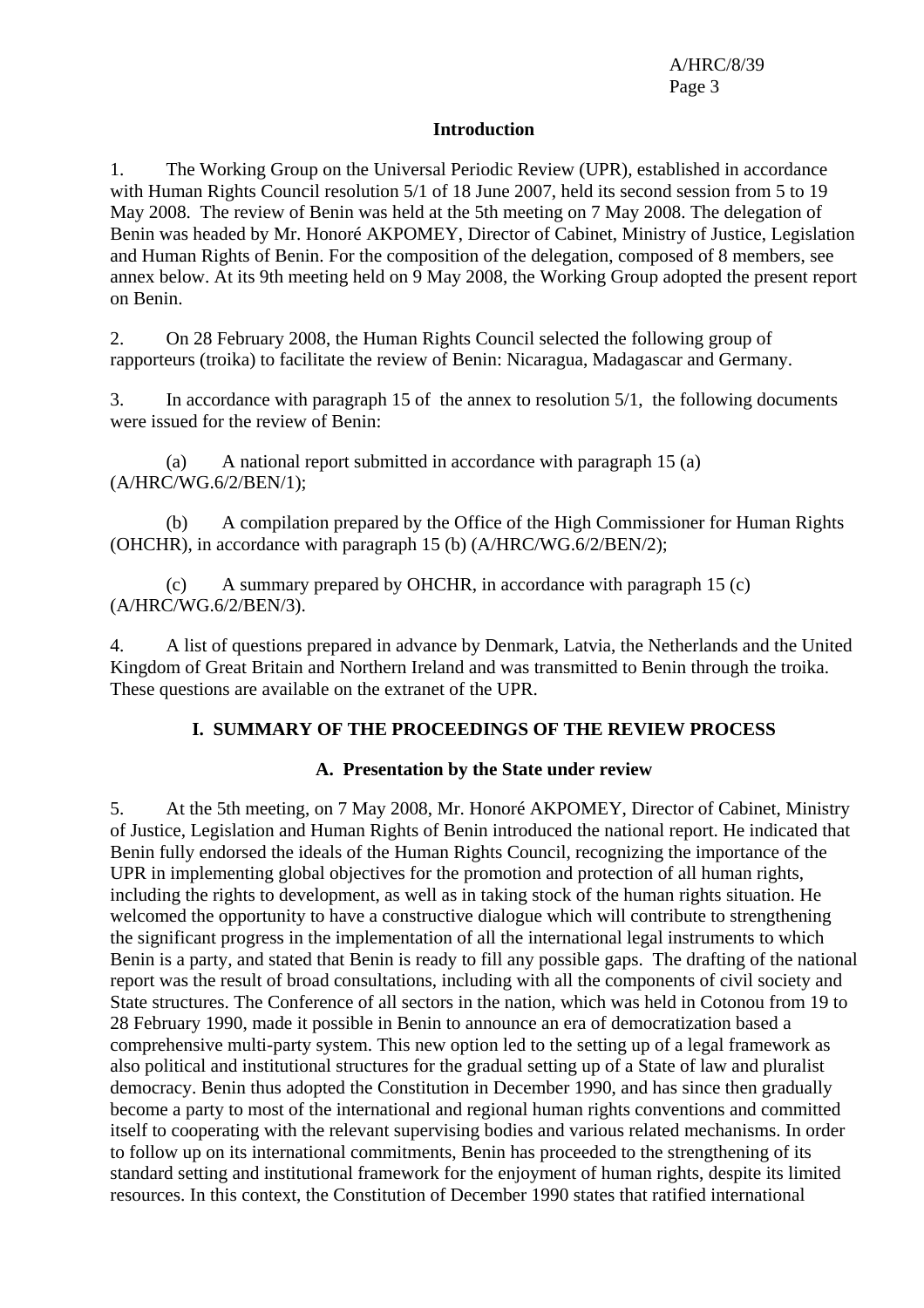treaties prevail over domestic legislation and regulatory standards. Benin has also taken legal or regulatory measures to incorporate international instruments into domestic law and to integrate recommendations of treaty bodies. This was the case with the Persons and Family Code in 2006; the Code on the Child in 2007; the Law on combating the financing of terrorism and money laundering in 2006; the Law on political parties, and the reform of the texts concerning offences linked to the media.

6. The institutional framework has been strengthened by the creation of various institutions and structures aimed at ensuring the promotion and respect of human rights, such as the Constitutional Court, the Senior Authority for Audiovisual and Communication, the High Court of Justice, the Economic and Social Council, the National Advisory Council for Human Rights, the Committee for the follow-up of the implementation of international legal instruments, the creation of new jurisdictions, the National Commission on the Rights of the Child, the Presidential Mediator and the Minors' Protection Police Units (*Brigade de protection des mineurs*). Benin has also taken a number of measures aimed to protect and promote human rights, inter alia, free-of-charge preschool and primary schooling; a programme for granting micro-financing for the poorest; the promulgation of a law concerning the status of Benin's judiciary; and free health care for children up to five years of age, reinforced by a campaign for the distribution of impregnated mosquitoes nets to pregnant and breastfeeding women. The regular participation of Benin in the work of the Human Rights Council, the submission of the periodic reports to the treaty bodies and the implementation of their recommendations all contribute to strengthening the promotion and protection of human rights. Benin noted also that considerable progress has been made within the framework of the promotion and protection of human rights on the ground, in particular in the field of economic, social and cultural rights as well as civil, political and other fundamental rights. To guarantee the right to an adequate standard of living, Benin has adopted several strategies and programmes to combat and mitigate poverty, such as the Strategy Document for Poverty Reduction and the Growth Strategy for Poverty Reduction 2007-2009. These documents reflect the Government's vision and its priority to strengthen the micro-economic framework, good governance and the ability of the poor to participate in the decision-making and productive processes. As to the right to education and culture, Benin has adopted in February 2005 a letter on educational policy in order to guarantee education for all between now and 2015, in conformity with the Millennium Development Goals. As to the right to housing, the adoption of Law No. 2007-03 of 17 October 2007 on rural lands will enable the improvement of land tenure systems. Furthermore, the State is planning to build social housing and is drafting a national land policy. With regard to the prevention of torture and other cruel or inhuman and degrading treatment, Benin on 20 September 2006 became a party to the Optional Protocol to the Convention against Torture and Other Cruel, Inhuman or Degrading Treatment or Punishment (CAT) and in application of its provisions has started setting up a national mechanism for the prevention of torture. The head of the delegation stated that Benin is ready to welcome the Sub-Committee on the Prevention of Torture from 18 to 26 May 2008. Furthermore, Benin has rehabilitated and compensated victims of acts of torture perpetrated under the revolutionary regime.

7. Benin also stated that despite the significant progress made, considerable challenges still have to be met. This review process therefore provides an opportunity for Benin to launch an appeal for international cooperation in order to deal with the numerous inadequacies in implementing all the international instruments and to continue with the ratification of relevant instruments. The consideration of the national report will provide an opportunity, thanks to the contribution of the delegations, to Benin to strengthen its commitment to the compliance of its international obligations and to find solutions to address those gaps.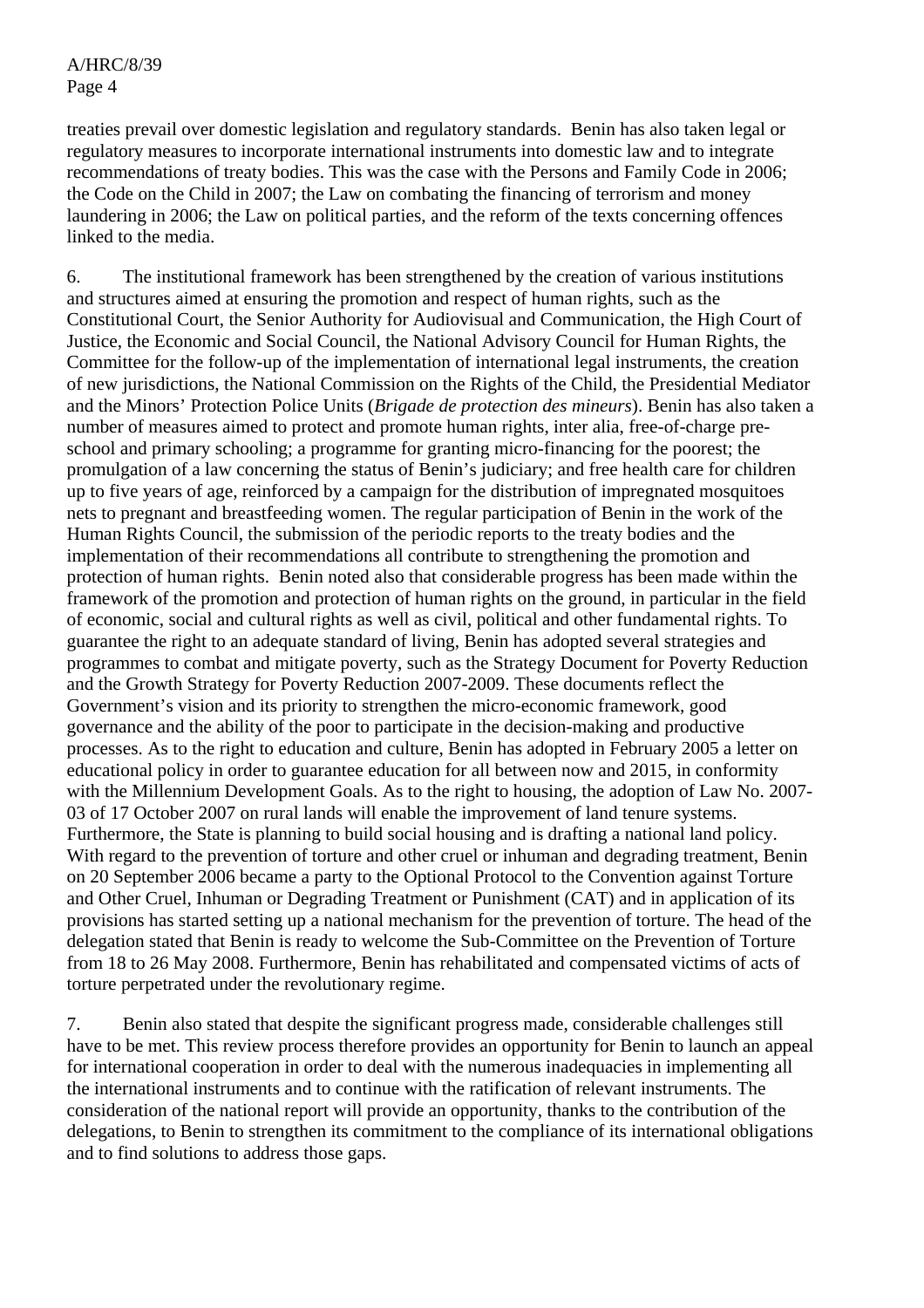#### **B. Interactive dialogue and responses by the State under review**

8. During the ensuing interactive dialogue, 40 delegations made statements, praising Benin for the quality of their presentation and their national report.

9. Algeria noted with interest the efforts made by Benin in combating poverty and the priority axes in the microeconomic framework aimed at good governance and the ability of the poor to participate in decision-making process and in productive processes. While noting that the right to a decent standard of living is a legitimate concern which calls for sustained international support, it asked in what form Benin would like to see assistance being provided to it. It also asked what measures have been taken to achieve free and mandatory education and tackle the problem of illiteracy. Algeria recommended considering, with targeted international support, the extension of free education up to the secondary level; and continuing the information campaign in favour of admitting girls to school.

10. Brazil welcomed the establishment of new institutions aimed at protecting and promoting the rights of the child as well as the plan for strengthening the judiciary and the judicial system. With regard to the situation of child labour, Brazil noted that child domestic workers are frequently victims of cruel, inhumane or degrading treatment. It called on the international community to provide Benin with technical and financial support to improve the national machinery to protect human rights. It recommended to Benin to take steps to promote institutions and human rights bodies and to seek the support of the international community. With regard to water supply, Brazil asked what practical measures Benin is taking to increase the number of households with clean water supply in the next year, in line with the Millennium Development Goal target.

11. Belgium commended Benin on its efforts to improve the human rights situation, in particular by protecting children, and welcomed progress made in terms of school attendance. It indicated that Benin is one of the partner countries of Belgium since 2002. It noted that the level of malnutrition of children and reports of trafficking of children were issues of concern. It asked whether the world food crisis was likely to worsen the situation of the population and what measures Benin is planning to take to protect the population. Belgium recommended that Benin intensify its efforts to provide support and material assistance to the most marginalized and most underprivileged families to effectively guarantee the rights of children through a sufficient standard of living and the right to education*.* It also asked whether Benin is going to re-examine article 88 of the Criminal Code and recommended in that regard that Benin consider decriminalizing homosexual activities between consenting adults.

12. China welcomed the training courses offered to judges, trade union officials, civil society organizations and journalists, which are conducive to enhancing the legal and human rights awareness of people and also provide a useful point of reference for human rights education in developing countries. It noted with appreciation the various projects, plans and legislation formulated by the Government to protect vulnerable groups such as women, children and disabled persons. It also welcomed measures to eliminate illiteracy and to extend compulsory education and invited Benin to provide details on measures to improve prison conditions and to strengthen the protection of disabled persons and children.

13. Philippines noted that despite the challenges and constraints, Benin has made significant progress in improving the standard of living and the enjoyment of human rights and fundamental freedoms of its people. Increases were noted in the general enrolment rate for girls and boys and in the percentage of households with clean water supply. It asked further information about the village committees set up to combat trafficking of children and on the structure, composition, mandate and impact of these local and grass-roots committees. It also encouraged the establishment of a national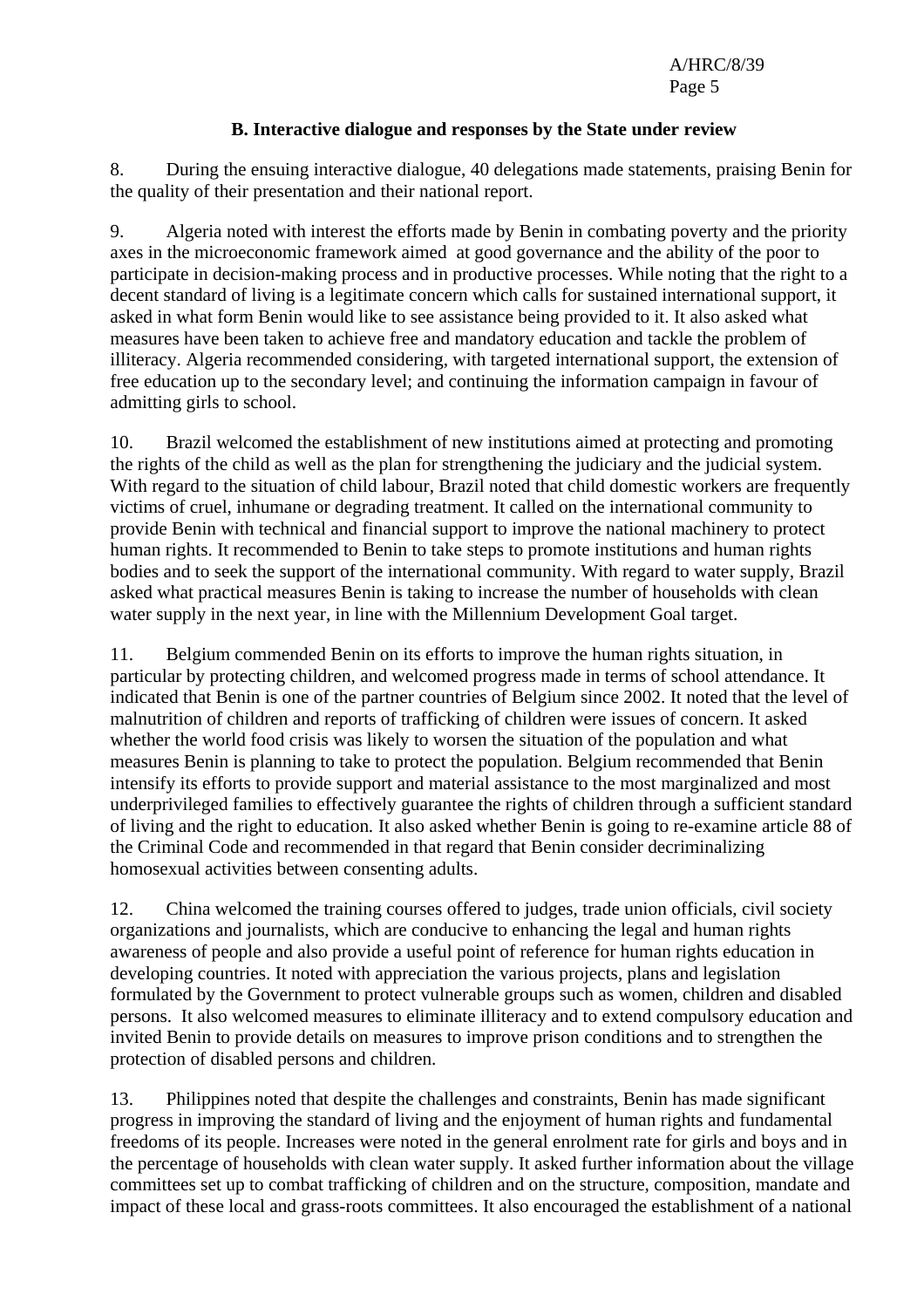human rights institution in accordance with the Paris Principles and commended Benin on the measures and legislation it has enacted to protect the rights of girls and women. It encouraged Benin to continue strengthening national protection mechanisms and policies aimed at promoting the rights of women and girls, and congratulated Benin for being an abolitionist State in practice.

14. The Russian Federation positively assessed the moratorium on the death penalty and efforts to combat poverty. It noted challenges referred to in the national report, such as the improvement of prison conditions, the prohibition of torture, the development of education, the elimination of discrimination against women and a comprehensive protection of the rights of children. It noted difficulties in submitting reports to treaty bodies, stressed the necessity to strengthen cooperation with special procedures, and asked whether Benin has requested technical assistance from OHCHR to improve compliance with its reporting obligations to treaty bodies. It also asked whether Benin is planning to introduce legislation prohibiting corporal punishment of children and what measures are being taken to eliminate harmful traditional practices affecting the health of women.

15. The Democratic Republic of the Congo commended Benin on the consultations held in the preparation of its national report and noted the measures undertaken in improving the living conditions of the population. It noted that Benin has experienced political stability and referred to the holding of the National Benin Conference. It stated that the achievements in Benin have retained their attention and noted with appreciation that the Persons and Family Code has enshrined the equality of all children before the law regardless of their affiliation status. It commended Benin on the loans given to poor women to ensure their financial autonomy through gainful employment. It also requested information on the issue of trafficking of children and on additional measures taken in that regard.

16. Guinea noted that Benin, as a developing country, has special needs to meet its commitments to consolidate its mechanisms and strengthen its capacity to protect and promote human rights, and indicated that it was desirable that the international community and the Human Rights Council assist Benin in its efforts to combat poverty and social inequality. It enquired about the role of the King in resolving conflicts in the country.

17. Mali welcomed Benin's efforts to promote and protect human rights, and asked how Benin plans to settle the question of illiteracy, in particular amongst women, and about measures to eradicate the trafficking of children. It recommended that the international community assist Benin in the implementation of its human rights policy.

18. Canada noted with appreciation that Benin is at the top level of African countries with respect to freedom of expression and the press, but that despite its efforts, the country continues to be a source, a point of transit and a destination for victims of trafficking. Canada recommended to Benin to better apply the existing laws concerning trafficking in children and human beings. It noted concerns expressed by the Committee against Torture and the Human Rights Committee at allegations that torture and impunity were still common, and recommended that Benin define torture as a criminal offence in accordance with article 1 of CAT, and stipulate that obeying orders of superiors cannot justify the practice of torture. It further recommended that Benin investigate allegations of torture and ill- treatment and bring to justice those responsible, in line with international standards. With reference to the concerns raised by the Committee on the Rights of the Child and the Committee on Economic, Social and Cultural Rights (CESCR) that female genital mutilation (FGM) is still being practiced, Canada recommended that Benin accelerate and strengthen its efforts to elaborate laws and policies to deal with that practice. Canada also recommended establishing, as a priority, a reform of the judiciary by strengthening a justice system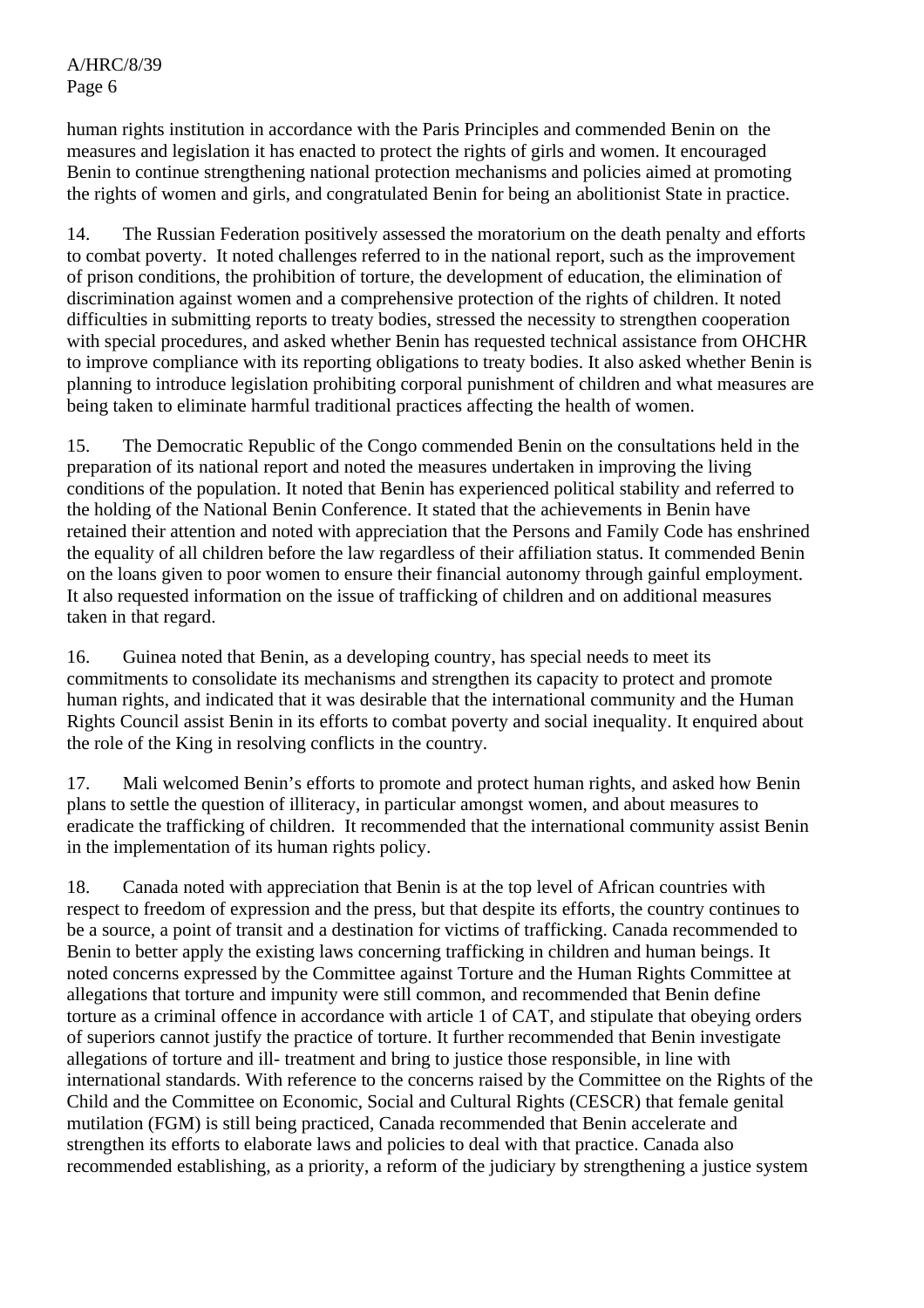which would be better able to combat impunity and corruption, including by putting an end to exaggerated pre-trial detention.

19. France commended Benin on efforts in the field of human rights and on the moratorium on death penalty, and enquired whether Benin plans to formally abolish it. Concerning the rights of women and children, it asked what measures Benin is planning to take in order to strengthen the struggle against traditional practices like FGM and infanticide of witch children. It also noted that practices contrary to the rights of women and children are still too numerous, such as forced marriages and various forms of marital violence, and asked how Benin is planning to combat more generally discrimination against women and if it plans to establish marital rape and forced marriages as criminal offences. It recommended that Benin take the necessary steps to strengthen its fight against discriminatory practices and violence against women.

20. Latvia noted an increase of investments in the national education programmes and indicated that UNICEF noted that the national education budget increased from 20 to 30 percent in 2007, as well as efforts to achieve gender parity in education. It emphasized the contribution of national education programmes to the improvement of civil society and the progressive development of human rights. It encouraged Benin to continue along these lines and enquired about future plans in this direction. Considering the positive cooperation with special procedures in 2007, it asked whether Benin would consider extending a standing invitation to all special procedures.

21. Denmark noted with appreciation the positive influence in the region while highlighting the remaining challenges, such as torture and violence against women. It noted with interest the comments made by the delegation concerning Benin's efforts for the protection against torture. Denmark recommended that Benin urgently amend its criminal law to comply with international relevant standards, and ensure that no statement obtained under torture or duress be invoked in proceedings and that orders from a superior may not be invoked as a justification for torture. Furthermore, it noted concerns expressed by the Human Rights Committee and the Committee against torture regarding police custody and torture and cruel and inhumane or degrading treatment. Denmark therefore recommended that Benin display greater firmness in preventing abuses of police custody, torture and ill-treatment and brings criminal proceedings against the perpetrators of such violations. Also, while appreciating the commitment expressed by Benin towards the implementation of the Optional Protocol to CAT, it recommended that Benin, following the recommendation of the Committee against Torture, establish without further delay an effective and independent national preventive mechanism. It also drew attention to the need to seriously address the issue of forced marriage, which persists in spite of the provisions of the new Family Code. Denmark therefore recommended that Benin reinforce measures to ensure that women are no longer subjected to forced marriage. This could be supported by developing and implementing comprehensive educational measures on the provisions of the Persons and Family Code and on other relevant laws.

22. The Holy See welcomed that since 2004 no sentence of capital punishment has been executed and recommended that Benin continue its efforts to completely abolish the death penalty, respecting thus the right to life. While noting that trafficking in children remains a visible phenomenon, it requested further information on additional measures envisaged to eliminate this phenomenon. Regarding the issue of infanticide of so-called witch children, it recommended that Benin develop an awareness campaign to address traditional beliefs that are harmful to the rights of children, especially their right to life. It also asked which supplementary measures were envisaged to defend the right to life of the child, in particular newborns.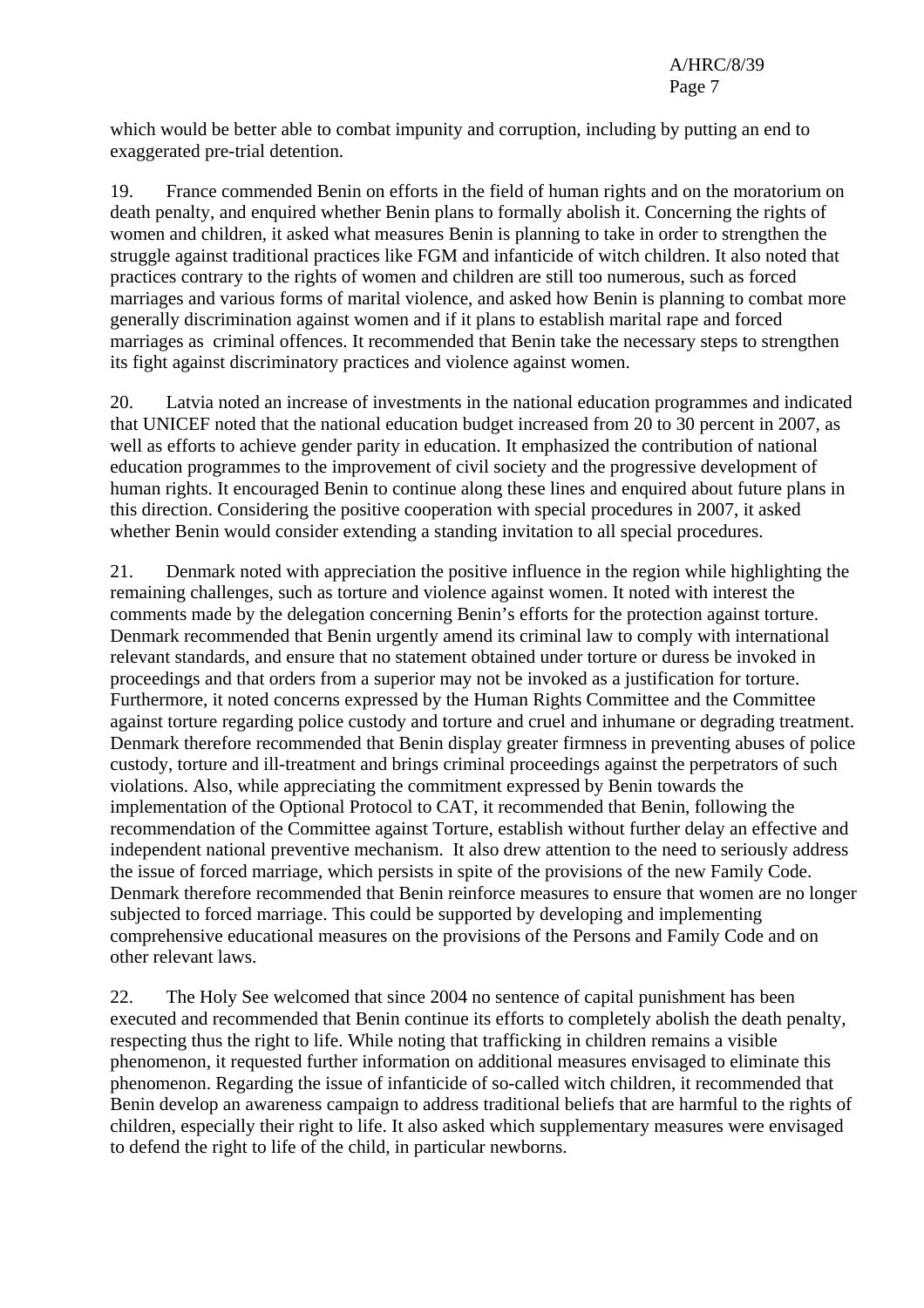23. Cote d'Ivoire noted with interest that Benin is a pioneer of freedom of expression and noted the efforts made in the field of human rights, in particular economic, social and cultural rights. It welcomed the adoption of the Persons and Family Code which strengthens the protection of women and girls, and further welcomed the implementation of the 2005- 2007 plan for judges and the judiciary system. It also recommended that the humanitarian international community intensify its cooperation with Benin to strengthen its capacities to address prison conditions. It also recommended that support be provided by the development agencies towards effective autonomization of women and girls. It also asked whether Benin intends to ratify the Optional Protocol to CAT.

24. The United States of America, while noting that Benin has held several successful elections in recent years that were deemed generally free and fair by international observers, and that in April 2008, local elections were held which had been postponed on several occasions, asked what steps Benin took to ensure that these elections were free and fair. It also invited Benin to describe how it addressed the issue of corruption and what additional steps were planned for the future.

25. Malaysia noted with interest the introduction of the various initiatives to eradicate poverty, including the provision of microcredit facilities. As a developing country, it noted the challenged faced by Benin and asked for further information on the growth strategy for poverty reduction.

26. Azerbaijan encouraged Benin to bring its legislation in line with international standards and give a preponderate place to education. It welcomed the increase of the budget for the educational sector, and that today education expenditures represent 22 per cent of the total budget. It also noted the authorities' determination to deal with violence against women and called on Benin to combat trafficking and the sexual exploitation of women. It wanted to know what measures were envisaged to solve the problem of children who do not go to school and work in the streets, and to reduce regional inequalities between villages and towns.

27. Angola welcomed the National Advisory Council for Human Rights which facilitates consultations between the different stakeholders. It noted that Benin constitutes a reference point in Africa in terms of democracy, with regular elections characterized by peaceful changes of political authorities. It suggested that Benin should consider implementing certain recommendations of treaty bodies in order to improve certain human rights indicators. It asked what the authorities are doing to improve prison conditions and to solve the problem of illiteracy, and in particular female illiteracy.

28. The delegation of Benin responded to various questions raised, in particular on the issue of trafficking in children, indicating that the phenomenon exists and that it has become a scourge for the country, also because of poverty. There is an active cooperation with neighbouring countries to address the issue, and domestic legislation has been adopted criminalizing trafficking. Other measures include the setting up of departmental and local committees to prevent the exploitation of children and of minors' protection police units (*Brigades de protection des mineurs*); however, this is not a definitive solution and its elimination requires continuing efforts. Regarding the issue of domestic violence and harmful traditional practices of women and children, the delegation highlighted the need to put into effect the conclusions and recommendations made in 2007 by the Committee against Torture. Benin is in the process of integrating provisions regarding the prohibition of violence against women through a special law, addressing rape, domestic violence and women's physical integrity, and of internalizing the definition of torture. Regarding harmful traditional practices, including the issue of "witch children," measures have been taken to address them and to implement recommendations made by the Committee on the Rights of the Child.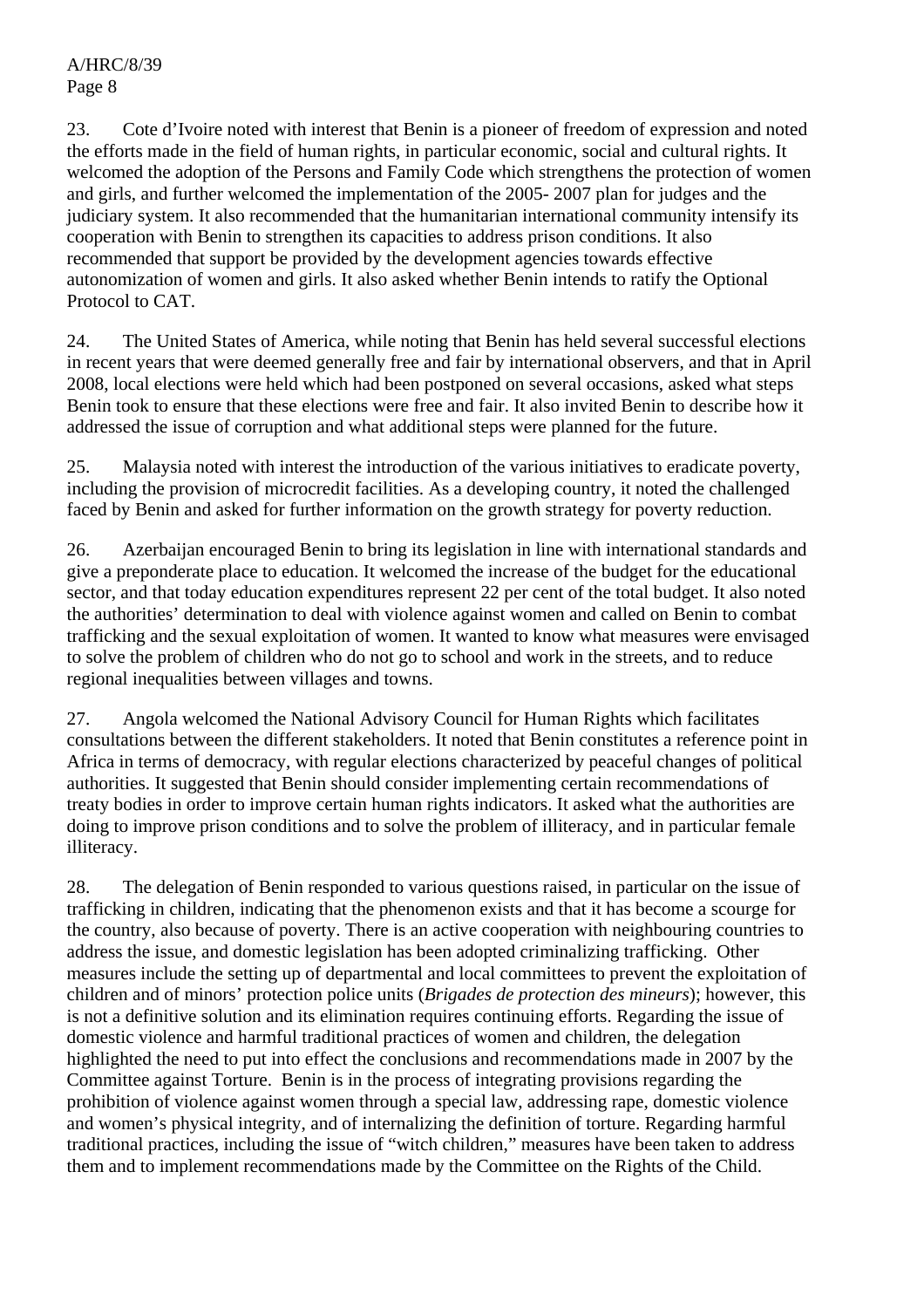29. Regarding the implementation of the Optional Protocol to CAT, Benin approved the establishment of national mechanisms on the prevention of torture in December 2006, and in July 2007, a national seminar was held on the implementation of the Optional Protocol. Recommendations were made and a 10-member follow-up committee was set up, which developed a draft law on the prevention of torture, which is currently awaiting confirmation by the National Legislation Codification Committee. In addition, Benin is preparing for the visit of the Sub-Committee for the Prevention of Torture. On the question of prisons, 10 new prisons will be built in the next two years, eight from the national budget, and two with the support of Belgium. With regard to prison conditions, the main problems are overcrowding and food. However, the delegation indicated that literacy campaigns and rehabilitation activities have started in prisons. Regarding the issue of homosexuality, the phenomenon is not ignored but is marginal. Families would never allow their children to be taken to court for such an offence, so no criminal ruling has ever been rendered, although it is provided for by law. Beginning with the academic year 2006/2007, pre-primary and primary schooling are free of charge. In pre-primary education, the objective is to increase school attendance from 4 to 15 percent between now and 2015. Measures taken include recruiting additional teachers, increasing and improving infrastructure and the teaching curriculum. Other measures include recruiting supervisory staff, the improvement of programmes, new manuals and ensuring the presence of schools in remote disadvantaged and remote areas, as well as the construction of housing for teachers. On the question of literacy for adults, Benin envisages training trainers and a national policy on literacy was validated in April 2008. The priority plan of action for the reduction of poverty took specifically into account the question of literacy and actions in this direction will be taken very soon to ensure that those who did not have access to education take part in the development of the country.

30. On the question of the world food crisis, some immediate measures were taken, such as exoneration from custom duties on basic commodities such as rice, sugar, milk etc. In addition, Benin has fixed the price of these staple products and carries out daily price controls. Benin has also given a subsidy of several billions to the national food security unit to collect food which is sold more cheaply to the population. In the longer term, Benin intends to improve its agricultural productivity through, inter alia, better agricultural practice, upgrading of lands, better management of water resources and improved seed varieties. On the issue of drinking water, Benin envisages strengthening distribution capacity in towns, and is examining the possibility of lowering the price of water by privatizing the construction and operation of water supply systems, and particular efforts are being made to support the professionalization of local operators in the water industry. Benin is also strengthening the water initiative in urban areas not covered by an investment plan by the national water society, and drilling is underway in very remote regions; for the period 2007- 2015, it is expected to drill 100 wells in rural areas. Regarding the fight against poverty, microcredits are used to help solve the problem of poverty of young people, in particular women.

31. On the issue of FGM, a law was voted in 2003 to ban this practice and various measures were taken, including training programmes for public opinion leaders and practitioners of FGM with the help of NGOs, criminal action against individuals who practice FGM, awareness-raising actions for members of the judiciary, police officers and the population, as well as the reconversion of practitioners towards other activities, with the aim to eradicate this customary practice which is degrading for women and for the society as a whole. The Ministry of the Family deals with eradicating this practice at national level, but in addition Benin is cooperating with neighbouring countries and its partners on an agreement. Finally, measures relating to schooling and raising literacy also contribute to eradicating this practice. One difficulty in this field is the ease of movement of persons with neighbouring countries.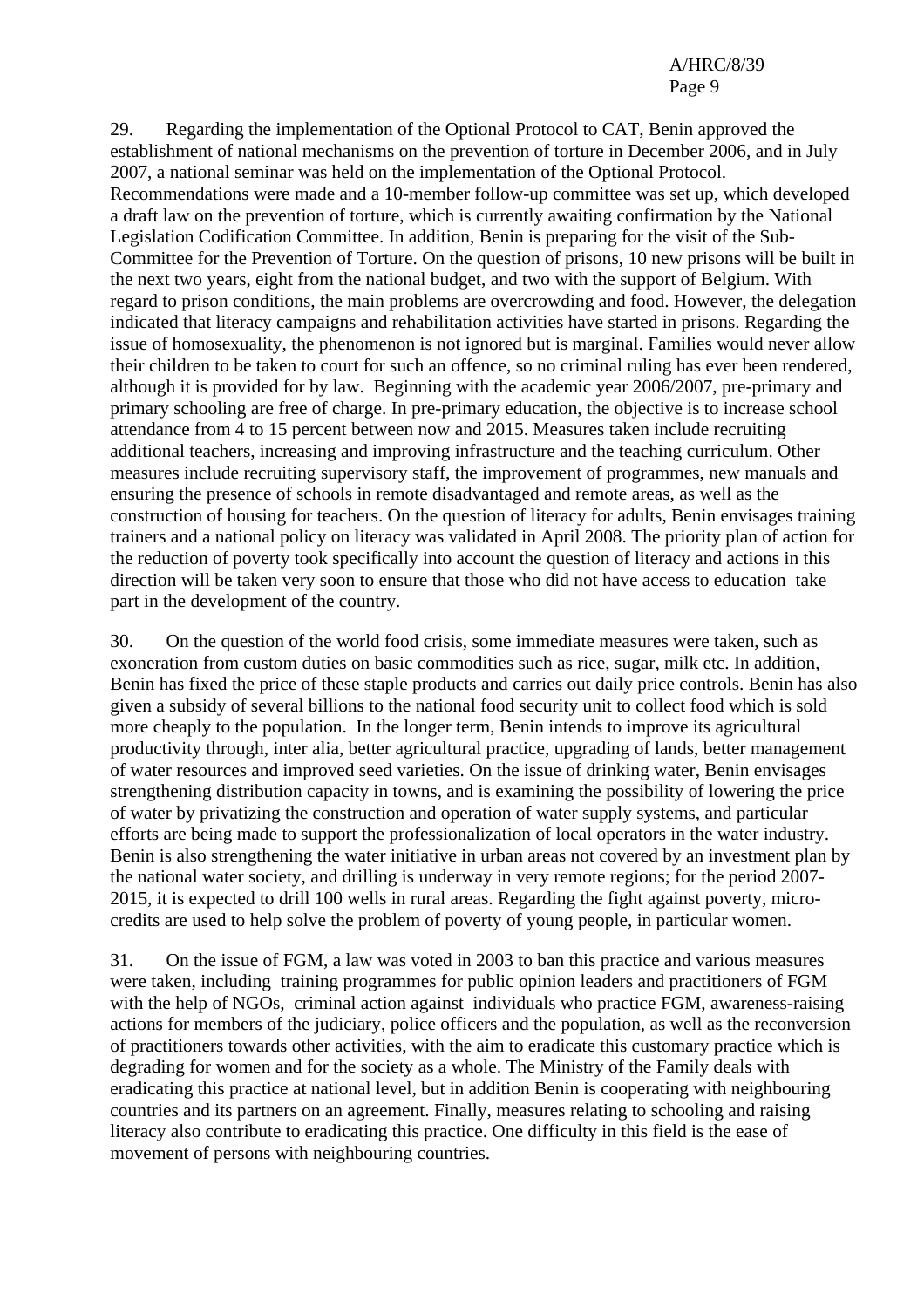32. Cuba welcomed the positive spirit and Benin's readiness and will to continue to work to overcome its problems. It noted the steps taken by Benin towards institutionalizing a system to guarantee the protection of human rights and the implementation of programmes and specific measures to ensure their enjoyment and practice, which include measures taken to reduce poverty, decrease illiteracy and to promote the right to health for the poorest and most vulnerable people. For a country with limited resources such as Benin, pre-primary and primary school teaching have been provided free of charge, as well as health services for children up to five years of age and persons affected by AIDS. Cuba expressed the wish to associate itself with the dialogue with Benin and its appeal for international cooperation to support these efforts. Cuba wished to encourage Benin, in particular in the areas of economic, social and cultural rights, to continue achieving further progress.

33. With reference to discrimination against disabled children, Ireland recommended to develop a national policy and further measures concerning disabled persons in order to give disabled children access to social and health services, and asked what efforts have been made in this regard. With reference to the opinion of the CHR that laws criminalizing homosexual acts between consenting adults violate articles 17 (1) and 26 of ICCPR, Ireland called upon Benin to decriminalize homosexual relations between consenting adults.

34. Morocco noted with satisfaction the efforts made by Benin in drafting its report. It also commended Benin on its efforts to strengthen the rule of law, consolidate democracy and promote and protect human rights and fundamental freedoms, demonstrated by the establishment of an institutional framework characterized by the creation of institutions and mechanisms ensuring the protection of human rights. It also noted with satisfaction that international legislation prevails over national legislation, and that major laws have been adopted such as those on children and the family. It also welcomed the measures taken to ensure the right to education and the policies devoted to free primary education, and noted with interest the efforts made by Benin to guarantee the right to health. It noted that the appeal for international assistance was therefore of crucial importance and thus invited the delegation to specify, if possible, the priority areas in which it would like to receive special assistance.

35. The Syrian Arab Republic appreciated the establishment of new institutions to protect and promote the rights of the child, such as the National Committee on the Rights of the Child and the national unit to monitor and coordinate child protection activities, as well as the village committee set up to combat child trafficking. It asked about efforts taken to combat illiteracy, especially among women, and about the comprehensive educational measures taken with regard to the provisions of the Persons and Family Code and other laws designed to eliminate discrimination against women.

36. Bangladesh noted that in general the situation in Benin is encouraging and referred to the efforts to improve the school enrolment rate of girls and boys, and welcomed the national committee on the rights of the child and the National Unit to monitor and coordinate child protection. It noted that Benin has made considerable progress but recommended that the international community should support national efforts by providing necessary resources. It noted that some of the problems Benin faces today can be met by administrative and legal measures, but many others are related to the lack of adequate resources, strengthening of the judiciary and judicial system, improvement of prison and detention conditions, access to clean water, free education, and capacity-building in certain areas. It also requested information on Benin's experience and expectations with regard to international solidarity and support, particularly in the realization of the economic, social and cultural rights.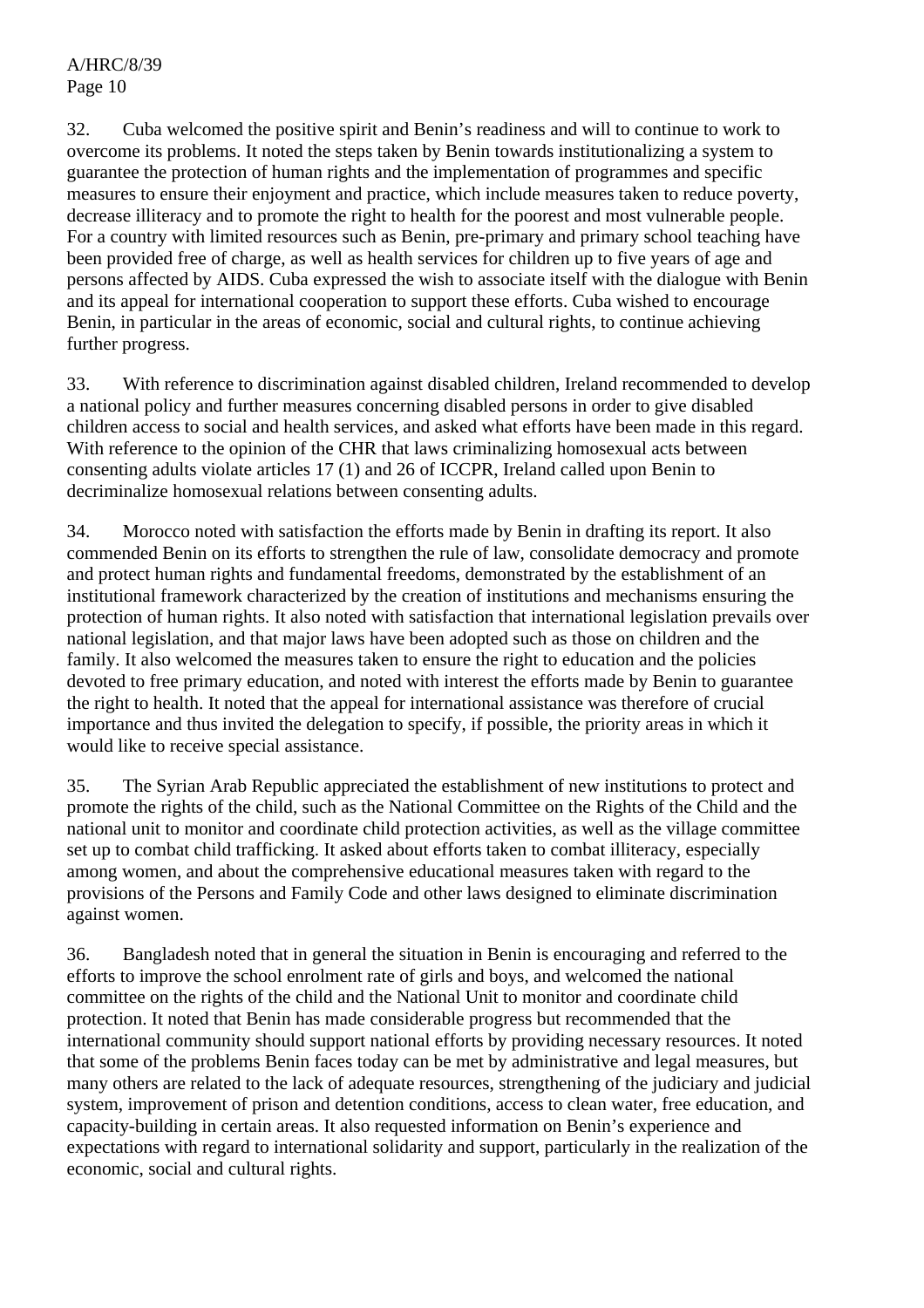37. The Republic of Korea welcomed the efforts made by Benin to improve the promotion and protection of human rights. It asked about the steps taken by the Government to implement the Human Rights Committee's recommendation to set up a national human rights institution in accordance with the Paris Principle to replace the non-operating Beninese Commission on Human Rights. Furthermore, noting the Human Rights Committee's concerns expressed in 2004, it asked the delegation to elaborate on the situation of polygamy. It also asked whether torture has received a clear definition and included as offence in the criminal law, as recommended by the Committee against Torture. It also stressed the importance of the basic human rights including the right to food and encouraged Benin to intensify its efforts to guarantee to its people the right to food and all other human rights.

38. Senegal welcomed the efforts made by Benin to meet its commitments in the area of human rights, and welcomed the progress made with regard to disabled persons, the realization of the right to education, and access of drinking water, for which UNICEF noted the significant progress. With respect to constraints and challenges Benin identified, it noted the political will and encouraged the international community to grant Benin technical assistance. It asked if Benin has engaged the procedure for ratification of ICRMW, which Benin signed in 2005.

39. Nigeria commended Benin on its inclusive approach to the preparation of its national report and welcomed the ratification of various human rights international instruments. It noted with interest Benin's determination to strengthen its human rights structures and the possibility for individuals to bring matters in a simple procedure and for courts to play a role in protecting fundamental rights. It also commended Benin on its health programmes and projects. It also noted the efforts of Benin in its fight against children trafficking and reaffirmed that Nigeria will continue collaborating with Benin in this endeavour. It asked further how Benin was able to successfully bridge the gap between boys and girls in school enrolment. It recommended to Benin to continue focusing on the eradication of poverty and ensuring the general wellbeing of its people. It called on the international community to support the efforts of Benin in order to achieve the MDG targets.

40. Egypt welcomed Benin's commitments with the various mechanisms of the Human Rights Council, including the UPR. It commended Benin on the significant progress made in the area of democracy and in the promotion and protection of human rights noting that democracy in Benin, based on multi-partyism, is an example of stability despite its lack of resources and national capacities. It also commended Benin on the high level of ratification of international and regional human rights instruments and the establishment of the normative and institutional framework necessary. These measures reflect Benin's commitment to ensuring the promotion and protection of human rights, in particular economic, social and cultural rights. Egypt asked whether, in the context of its appeal for international support to strengthen its capacity in the field of human rights, Benin has identified specific measures or projects, according to its national priorities, which could be covered by the international assistance. In that regard, it indicated that a voluntary fund for the UPR has been established and devoted specifically to the implementation of the outcome of the UPR, and asked if Benin could present to the Human Rights Council with such list a before the adoption of the final outcome of the review in June. It also asked if Benin plans to ratify the Convention on the Rights of Persons with Disabilities.

41. Tunisia noted with interest the presentation and report on the legislative and institutional framework adopted by Benin for the promotion and protection of human rights, and welcomed the determination to continue the reforms undertaken over the last few years with a view of establishing the rule of law and the respect for human rights. It noted the various draft laws under examination, including on the freedom of the press and the decriminalization of offences related thereto. Among the various measures, it also noted those aimed at increasing the rate of school attendance through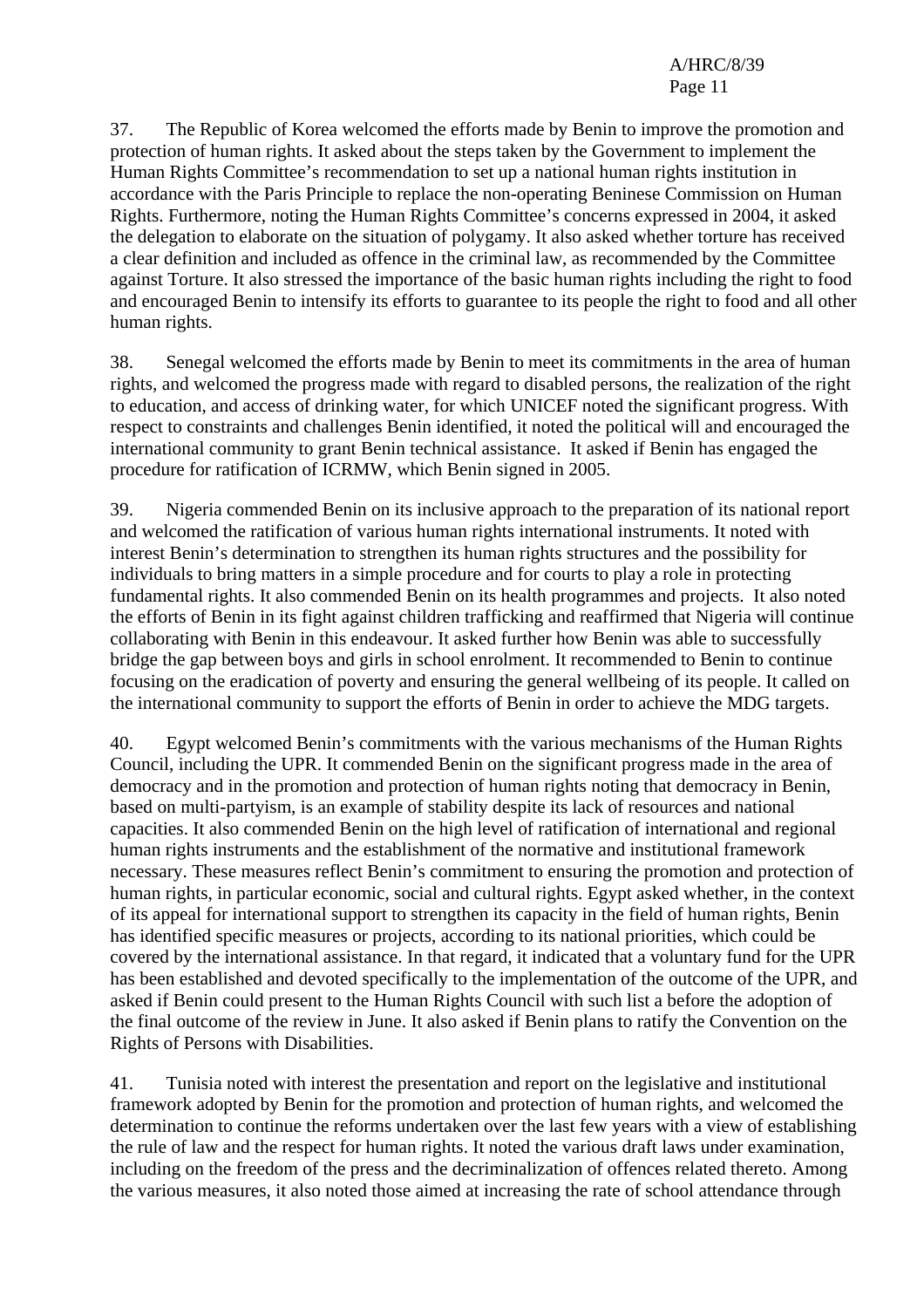free education at the primary level, and asked about Benin's combat against illiteracy in general, in particular among women. Tunisia recommended to Benin that it continue its efforts to ensure greater promotion of the rights of women in particular of girls in the areas of education and health care.

42. The Netherlands commended Benin for their commitment to the UPR and the work done in setting up a legal framework and policies in the field of human rights. It also noted with interest the efforts made to ensure freedom of press. It referred to the Human Rights Committee's concern that the individual complaint procedure before the Constitutional Court is largely unknown to the public, and asked how Benin would raise awareness on this and address this lack of information which leads to a lack of access to justice. It also welcomed the de facto moratorium on the death penalty observed by Benin since 1987 and called on the Government to permanently abolish the death penalty. It asked further information about the findings of the multidisciplinary committee which reflects on the possibilities of abolition. While welcoming the efforts undertaken by Benin to improve the conditions of detainees, it noted the concerns raised by the Human Rights Committee and the Committee against Torture in that regard. It recommended that Benin take effective measures to ensure that prison conditions are consistent with international standards. It also commended Benin on new projects, programmes and laws to protect the vulnerable, including women, children and disabled persons. Despite these good initiatives, practices such as child abuse, child trafficking, FGM and sexual harassment still persist. It thus recommended that Benin continue to strengthen its efforts to provide for better legal protection for the vulnerable groups and to guarantee their rights on the ground.

43. The United Kingdom of Great Britain and Northern Ireland welcomed the answers to its questions posted in advance, including on promoting access to education and the Optional Protocol to CAT. It commended Benin on the work undertaken to establish a national preventive mechanism as specified by the Optional Protocol and indicated the willingness of the United Kingdom to continue its bilateral cooperation in this regard. It recommended that Benin take measures to ensure that torture is defined and listed as a specific offence within its criminal law. It also welcomed Benin's legislative reforms to eliminate discrimination against women and to protect the rights of children, specifically the adoption of legislation outlawing the practice of FGM, but noted that CEDAW had expressed concern that some forms of FGM are still practiced in some villages and referred to the concerns expressed on the absence of specific laws against domestic violence and the trafficking of women. The United Kingdom also expressed concern that a high number of adolescent girls are trafficked for the purpose of sexual exploitation and domestic labour to other countries, asked whether Benin plans to further work in these areas and recommended that it take further steps to establish and implement laws against domestic violence and the trafficking of women and children, and to ensure that existing laws prohibiting FGM are reviewed and enforced throughout the country. The United Kingdom also noted that the Committee against Torture and the Human Rights Committee concerns about the poor prison conditions, including overcrowding, illtreatment and the delays in the judicial system and inquired on the measures taken by Benin to address these issues and tackled impunity of law enforcement officials.

44. Burkina Faso noted that the constraints and difficulties faced by Benin in the implementation of its international human rights obligations were common to many developing countries and recommended that the Human Rights Committee and the OHCHR examine more closely the effectiveness of the assistance provided to these countries, and noted that sociological difficulties still limit the defence of certain rights, in particular, of women and children, a difficulty faced by many African States, and asked Benin if it envisages to challenge harmful practices which limit the full enjoyment of rights.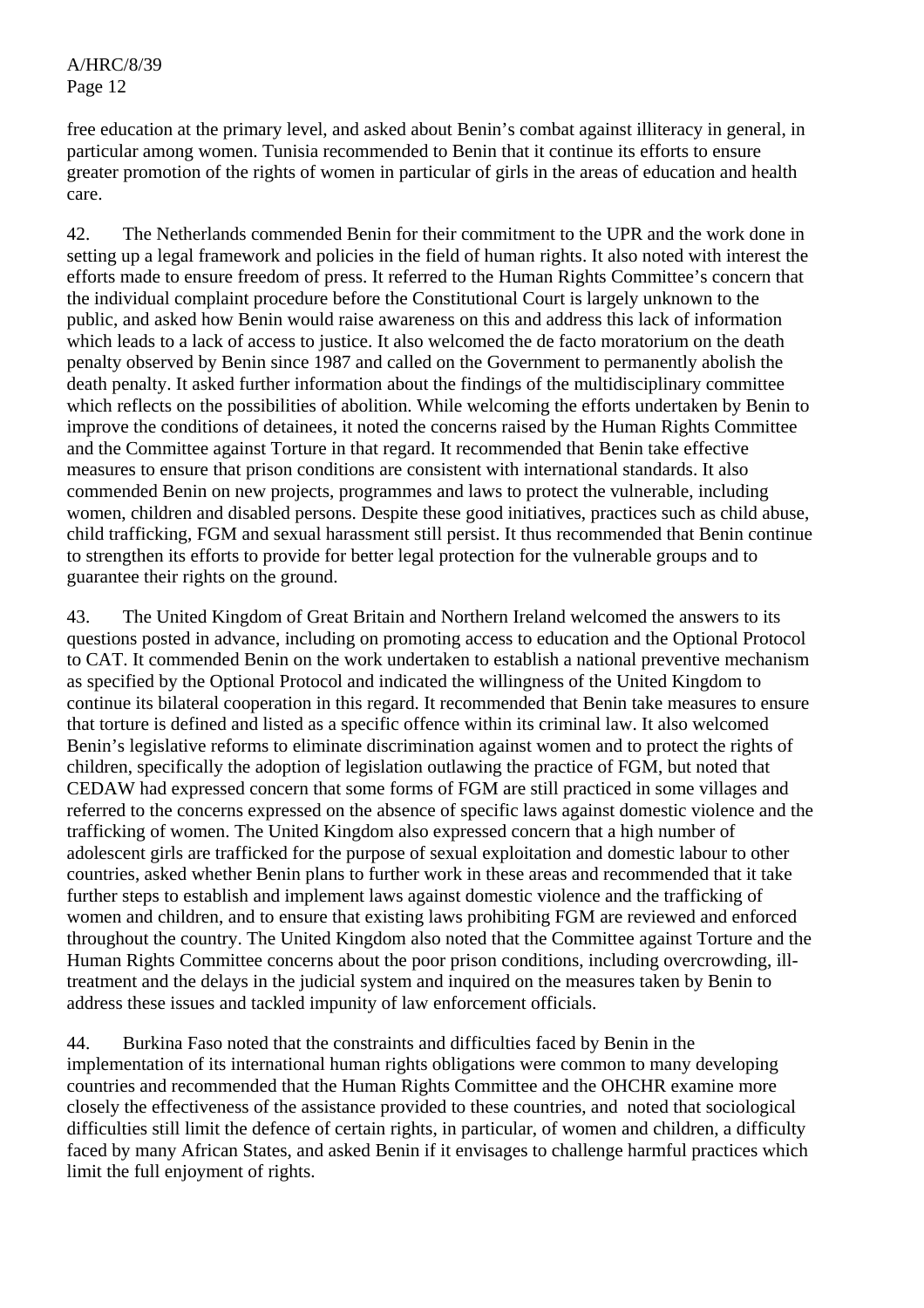45. Pakistan commended Benin on the broad consultations with all stakeholders for the preparation of the national report. It noted the international human rights instruments to which Benin is party and the legislative, judicial and administrative steps taken to guarantee the promotion and protection of human rights of its citizens. It also noted with appreciation the efforts to address some of the key concerns such as the right to education, right to a dignified life, the freedom of expression, the rights of women, children, disabled and family unit. It also noted Benin's acknowledgment of the ongoing and remaining challenges including the lack of resources and under-development and hope that it will receive the necessary technical and material support from the international community. It asked about steps taken by Benin to raise awareness of the opportunities people have to bring matters before the Constitutional Court.

46. Italy, while noting that Benin adopted a de facto moratorium on executions many years ago, indicated that decisive steps towards abolition would be particularly welcome. It asked whether Benin would soon adopt measures in this direction. While welcoming efforts in the justice sector, which have led to a fairly positive legal framework, it noted difficulties regarding the actual achievements of individual rights, often caused by the persistence of certain prejudices or beliefs linked to certain traditions particularly concerning the rights of children and women, where the absence of a strategy to facilitate human rights education is more obvious. It asked whether the authorities are envisaging improvement of their performance in this field.

47. Slovenia noted the requirement of fully integrating a gender perspective in the UPR and asked about the steps taken by Benin to comply with this requirement in its consultations, the preparation of the national report and the next stages of the review. It recommended that Benin systematically and continuously integrate a gender perspective in the follow-up process to the review.

48. Chad welcomed efforts made to realize political, economic, social and cultural rights and the fact that primary education has been free of charge, and noted the micro-credit programme addressed to the poorest to exercise incoming-generating activities. It called on development partners to provide Benin with all the necessary assistance it needs to exercise its reform programme to reduce poverty in the country. It asked if on the sub-regional level or with neighbouring countries there is any a legal mechanism or cooperation to address the problem of trafficking in children.

49. Mexico acknowledged the efforts made by Benin to promote and protect human rights and implementing the recommendations of the Committee on the Rights of the Child, notably as concerns the adoption of a plan of action to prevent and combat exploitation and sexual abuse. Mexico recommended that Benin promote the visit of the Special Rapporteur on the sale of children, child prostitution and child pornography which could contribute to the efforts of Benin in its protection of the children. It also noted the obstacles faced in particular with respect to the administration of justice. It recommended that Benin strengthen its cooperation with special procedures of the Human Rights Council, by accepting visits, replying to communications, urgent measures and questions by special procedures. It also noted the moratorium on the death penalty and invited Benin to consider the abolition of death penalty and to consider ratifying the Second Optional Protocol of the ICCPR. It also asked further information on the steps taken on the national human rights programme supplementing existing measures to strengthen the promotion and protection of human rights.

50. South Africa welcomed efforts made in the area of the right to education despite Benin's limited resources. It requested further information on the status of the provision of adequate housing in the light of the legislative measures undertaken. It recommended to Benin to explore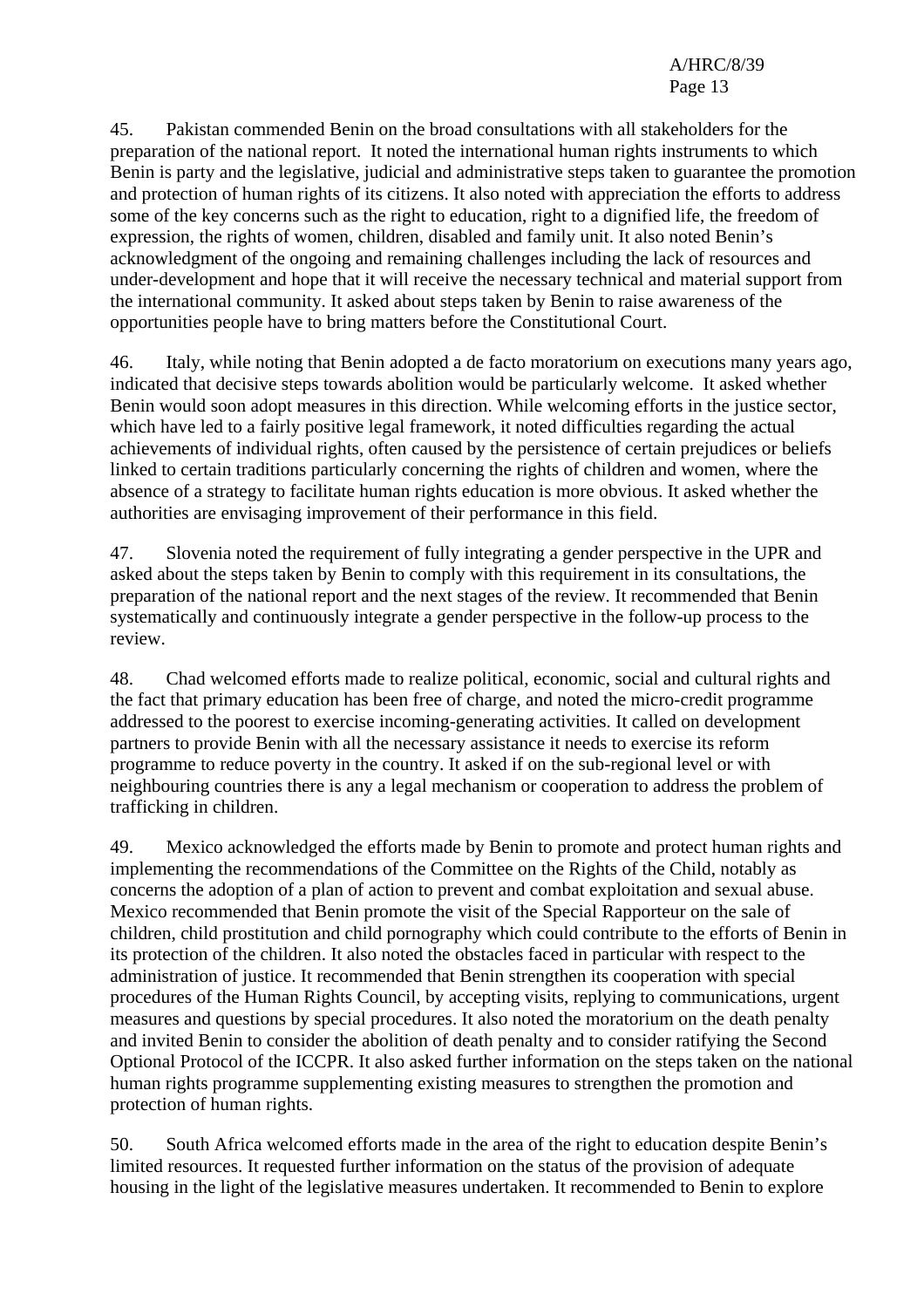ways to partner with the international community in the context of international cooperation in the provision of technical assistance to deal with challenges caused by the difficult economic situation. It recommended to Benin to continue its acceleration of the poverty alleviation strategies with a view to allowing the economic emancipation of the poorer communities, including women and other vulnerable groups.

51. Mauritania noted the efforts made in the context of combating poverty and the protection of most deprived sections of society. It asked Benin about initiatives adopted to combat FGM and recommended to Benin to pay more importance to the schooling of girls in its education programmes, which would certainly contribute to combating FGM.

52. Sudan welcomed the important role Benin has played within the context of the group of the least developed countries and its efforts towards the application of the ICESCR and the achievement of the MDGs, including poverty reduction and the introduction of free education. It recommended that Benin share with the least developed countries its efforts to overcome its challenges in enhancing economic cooperation with other developing and developed countries at bilateral, regional and multilateral levels.

53. Regarding the "King of Benin", the delegation of Benin noted that traditionally, it is an honorary position, related inter alia to clans and families, who are nowadays seen as public opinion leaders. They do have an importance in dealing with certain small conflicts. Regarding the aid that Benin would like to receive to offer a decent standard of living, noted that actions are taken, but funds are needed. There is a will to solve social problems, which can be seen from the budget: for first time, the budget is over 1 million billion CFA francs. Benin would like additional aid for basic amenities, such as medical dispensaries and schools. Many countries already provide aid, but what is needed is a 'Marshall Plan' for Benin. The situation helps to explain migration issues. What is also needed is help to improve trade. On the issue of disabled persons, Benin is not party to the Convention on the Rights of Disabled Persons but that Benin will examine the issue. He indicated that in the national legal arsenal, many measures have been taken.

54. In relation to corruption, a law against corruption and similar offences which is currently before the National Assembly and the Law Commission. In addition, the President of the Republic has called for a green march against corruption. According to the latest analysis, corruption is still not fully eradicated in Benin, but measures are being taken to reach level of zero corruption between now and 2015. With respect to polygamy, he indicated that it is forbidden in Benin since the adoption of the Persons and Family Code. Measures of public awareness have been taken to ensure that all sectors know about this, with the help NGOs. On the issue of the judiciary, a common criticism is the delay of the courts in proceeding cases, often due to understaffing. The State has been recruiting additional personnel, and a new law on the Organisation of the Judiciary was adopted, which provides for the creation of courts of first instance and two courts of appeal. On the issue of the death penalty, there is a moratorium and people condemned to death have not subsequently been executed. One difficulty that Benin will need to deal with in the next few months is the fear that Benin may become a refuge for gangsters from neighbouring countries. However, since there is excellent cooperation with neighbouring countries, Benin will manage to overcome this although currently this is a huge source of concern. The moratorium will become an official policy.

55. The head of the delegation expressed his sincere thanks to all present, showed his satisfaction with the prevailing atmosphere and the fruitful discussion. He noted that many concerns were expressed in connection with rights and freedoms in Benin, but highlighted that the Beninese were aware of these issues. There exists in Benin a clear political will to promote and protect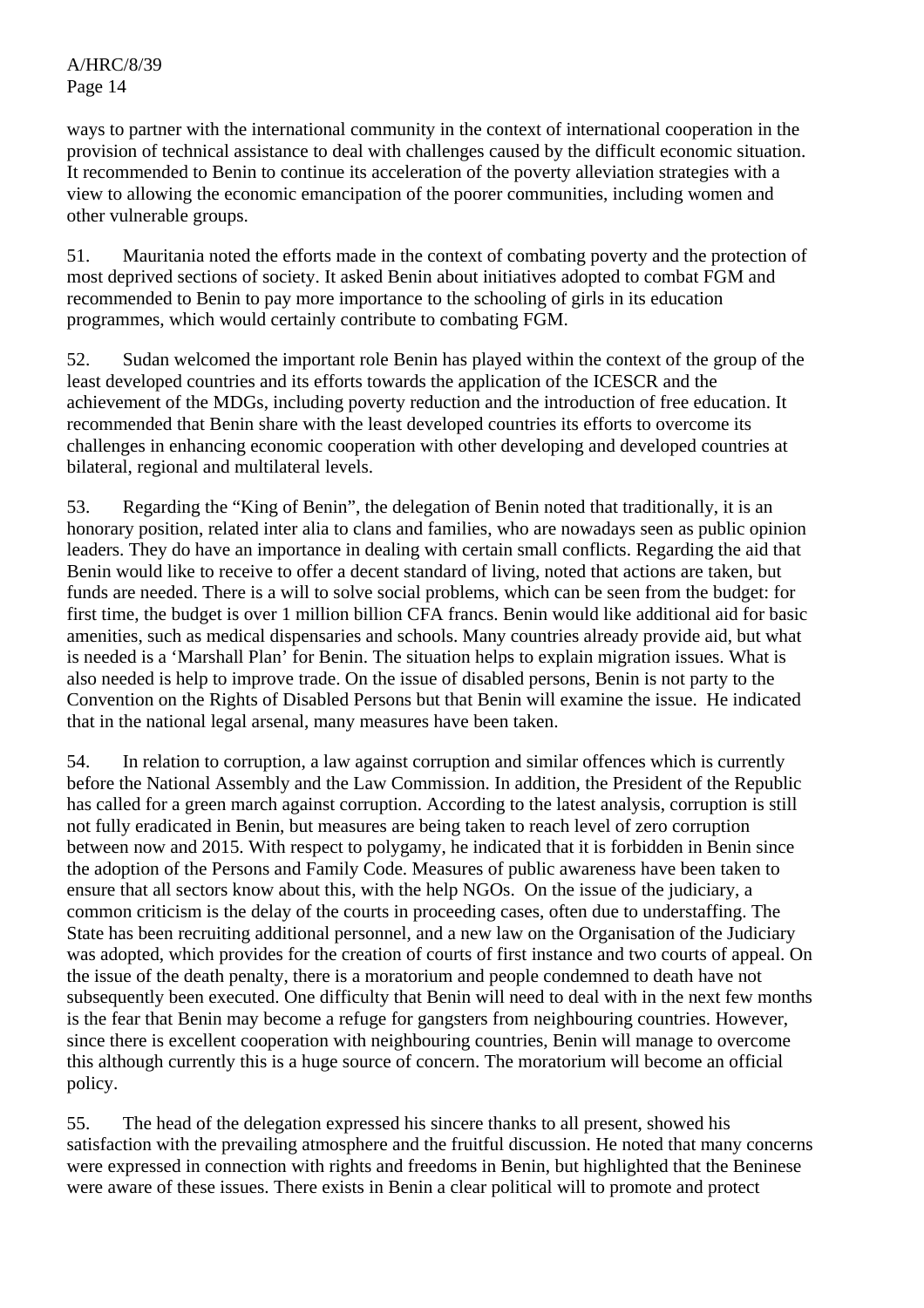individual rights. Benin wishes to commit itself to take all necessary measures to make human rights effective and universal, in conformity with the UPR and request the support of the international community to make human rights a triumph in Benin.

### **II. CONCLUSIONS AND/OR RECOMMENDATIONS**

- 56. **In the course of the discussion, the following recommendations were made to Benin:** 
	- **1. Recommended that Benin strengthen its cooperation with special procedures of the Human Rights Council, by accepting visits, replying to communications, urgent measures as well as to questions by special procedures (Mexico);**
	- **2. Recommended to Benin to take steps to promote institutions and human rights bodies and to search the support of the international community (Brazil);**
	- **3. Recommended that Benin systematically and continuously integrate a gender perspective in the follow-up process to the review (Slovenia);**
	- **4. Recommended that Benin reinforce measures to ensure that women are no longer subjected to forced marriage. This could be supported by developing and implementing comprehensive educational measures on the provisions of the Persons and Family Code and on other relevant laws (Denmark);**
	- **5. Recommended to Benin to take the necessary steps to strengthen its fight against discriminatory practices and violence against women (France);**
	- **6. Recommended that Benin consider decriminalizing homosexual activities between consenting adults (Belgium);**
	- **7. Recommended that Benin continue its efforts to completely abolish the death penalty, respecting thus the right to life of every human being (Holy See);**
	- **8. Invited Benin to consider the abolition of death penalty and to consider ratifying the Second Optional Protocol to the International Covenant on Civil and Political Rights aiming at the abolition of the death penalty (Mexico);**
	- **9. Recommended that Benin, following the recommendation of the Committee against Torture, establish without further delay an effective and independent national preventive mechanism (Denmark);**
	- **10. Recommended that Benin urgently amend its criminal law to comply with international relevant standards (Denmark);**
	- **11. Recommended that Benin develop an awareness campaign to address traditional beliefs that are harmful to the rights of children, especially their right to life (Holy See);**
	- **12. Recommended that Benin establish torture as a criminal offence in accordance with article 1 of the Convention against Torture and Other Cruel, Inhuman or Degrading Treatment or Punishment, and stipulate that obeying orders of superiors can not justify it (Canada);**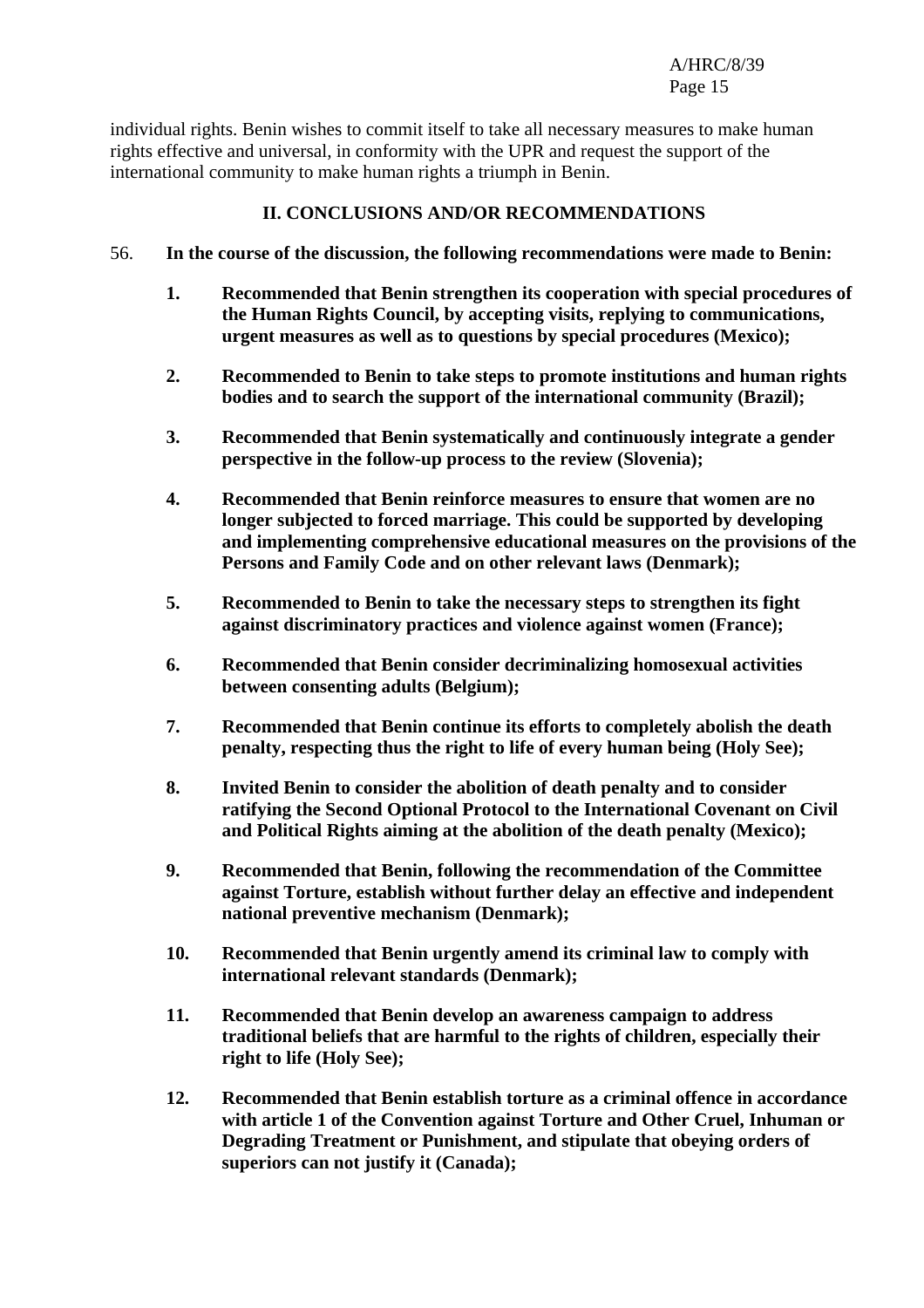- **13. Recommended that Benin take measures to ensure that torture is defined and listed as a specific offence within Benin's criminal law (United Kingdom);**
- **14. Recommended that Benin ensures that no statement obtained under torture or duress can be invoked in proceedings and that orders from a superior may not be invoked as a justification of torture (Denmark);**
- **15. Recommended that Benin should investigate allegations of torture and ill treatment and bring to justice those responsible in line with international standards (Canada);**
- **16. Recommended that Benin display greater firmness in preventing abuses of police custody, torture and ill-treatment and brings criminal proceedings against the perpetrators of such violations (Denmark);**
- **17. Recommended that Benin take effective measures to ensure that prison conditions are consistent with international standards (Netherlands);**
- **18. Recommended that Benin take further steps to establish and implement laws against domestic violence and the trafficking of women and children, and to ensure that existing laws prohibiting female genital mutilation are reviewed and enforced throughout the country (United Kingdom);**
- **19. Recommended to Benin to better apply the existing laws concerning trafficking in children and human being (Canada);**
- **20. Recommended that Benin promote the visit of the Special Rapporteur on the sale of children, child prostitution and child pornography which could contribute to the efforts of Benin in its protection of children (Mexico);**
- **21. Recommended to Benin to accelerate and strengthen its efforts to elaborate laws and policies to deal with female genital mutilation practices (Canada);**
- **22. Recommended to Benin to give more importance to the schooling of girls in its education programmes, which would certainly contribute to combat female genital mutilation (Mauritania);**
- **23. Recommended to Benin to establish as a priority a reform of the judiciary by strengthening a justice system which would be better able to combat impunity and corruption, including by putting an end to exaggerated pre-trial detention (Canada);**
- **24. Recommended to Benin to consider , with targeted international support, the extension of free education up to the secondary level; and to continue the information campaign in favour of admitting girls to school (Algeria);**
- **25. Recommended to Benin that it continue its efforts to ensure greater promotion of the rights of women in particular those of girls in the areas of education and health care (Tunisia);**
- **26. Recommended that Benin intensify its efforts to favour support and material assistance to the most marginalized families and the most underprivileged**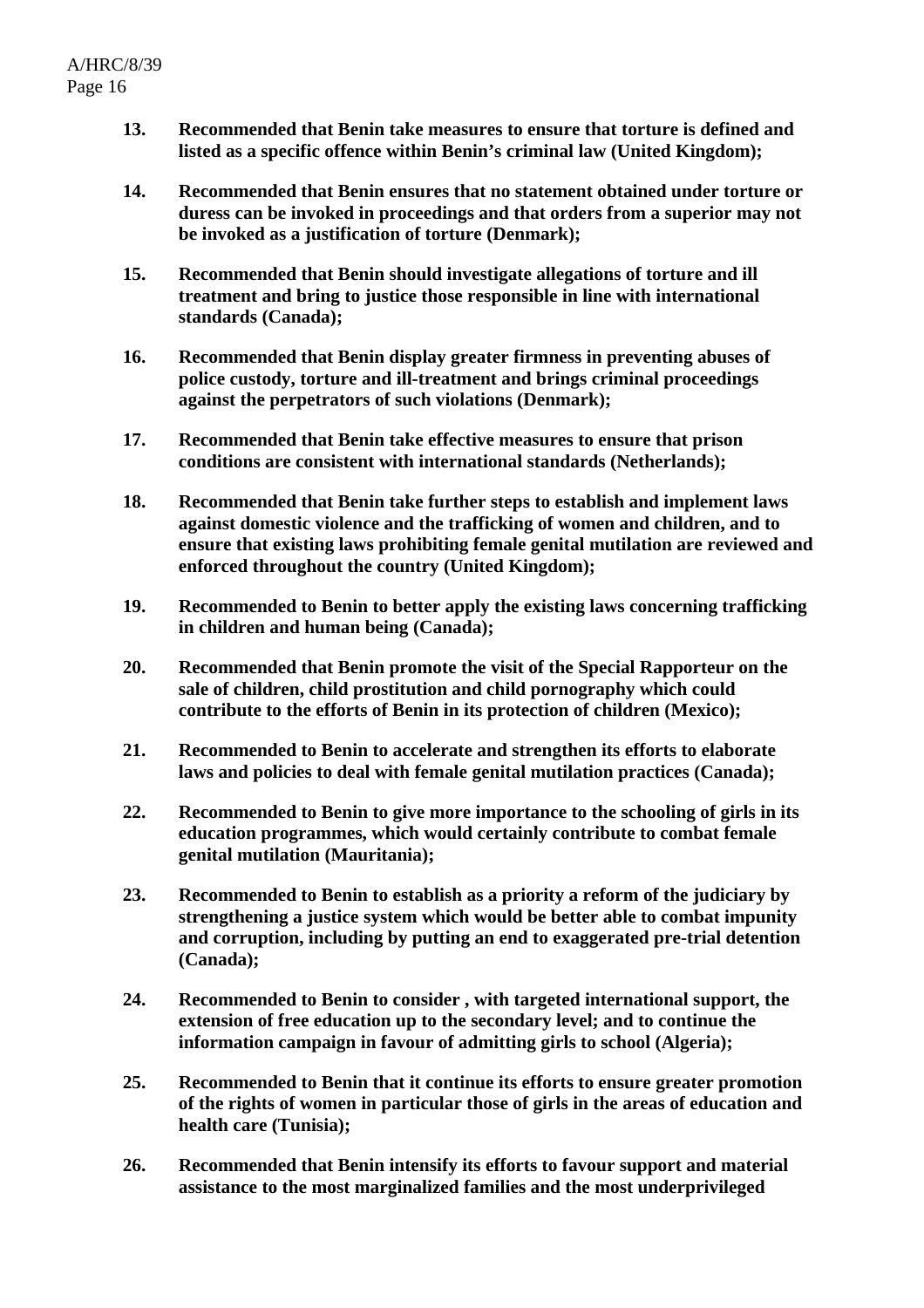**families to effectively guarantee the rights of children through a sufficient standard of living and the right to education inter alia (Belgium);** 

- **27. Encouraged Benin, in particular in the areas of economic, social and cultural rights, to continue achieving its progress (Cuba);**
- **28. Encouraged Benin to intensify its efforts to guarantee to its people the right to food and all other human rights (Republic of Korea);**
- **29. Recommended to Benin to continue its focus on the eradication of poverty and in ensuring general well-being of its people (Nigeria);**
- **30. Recommended that Benin continue its acceleration of the poverty alleviation strategies with a view to allowing the economic emancipation of the poorer communities, including women and other vulnerable groups (South Africa);**
- **31. Recommended to Benin to develop a national policy and further measures concerning disabled persons in order to give disabled children access to social and health services (Ireland);**
- **32. Recommended that Benin continue to strengthen its efforts to provide for better legal protection for vulnerable groups and to guarantee their rights on the ground (Netherlands);**
- **33. Recommended that Benin explore ways to partner with the international community in the context of international cooperation in the provision of technical assistance to deal with challenges caused by the difficult economic situation (South Africa);**
- **34. Recommended that Benin share with the least developed countries its efforts to overcome its challenges in enhancing economic cooperation with other developing and developed countries at bilateral, regional and multilateral levels (Sudan).**

57. The response of Benin to these recommendations will be included in the outcome report adopted by the Human Rights Council at its eighth session.

58. All conclusions and/or recommendations contained in the present report reflect the position of the submitting State(s) and /or the State under review thereon. They should not be construed as endorsed by the Working Group as a whole.